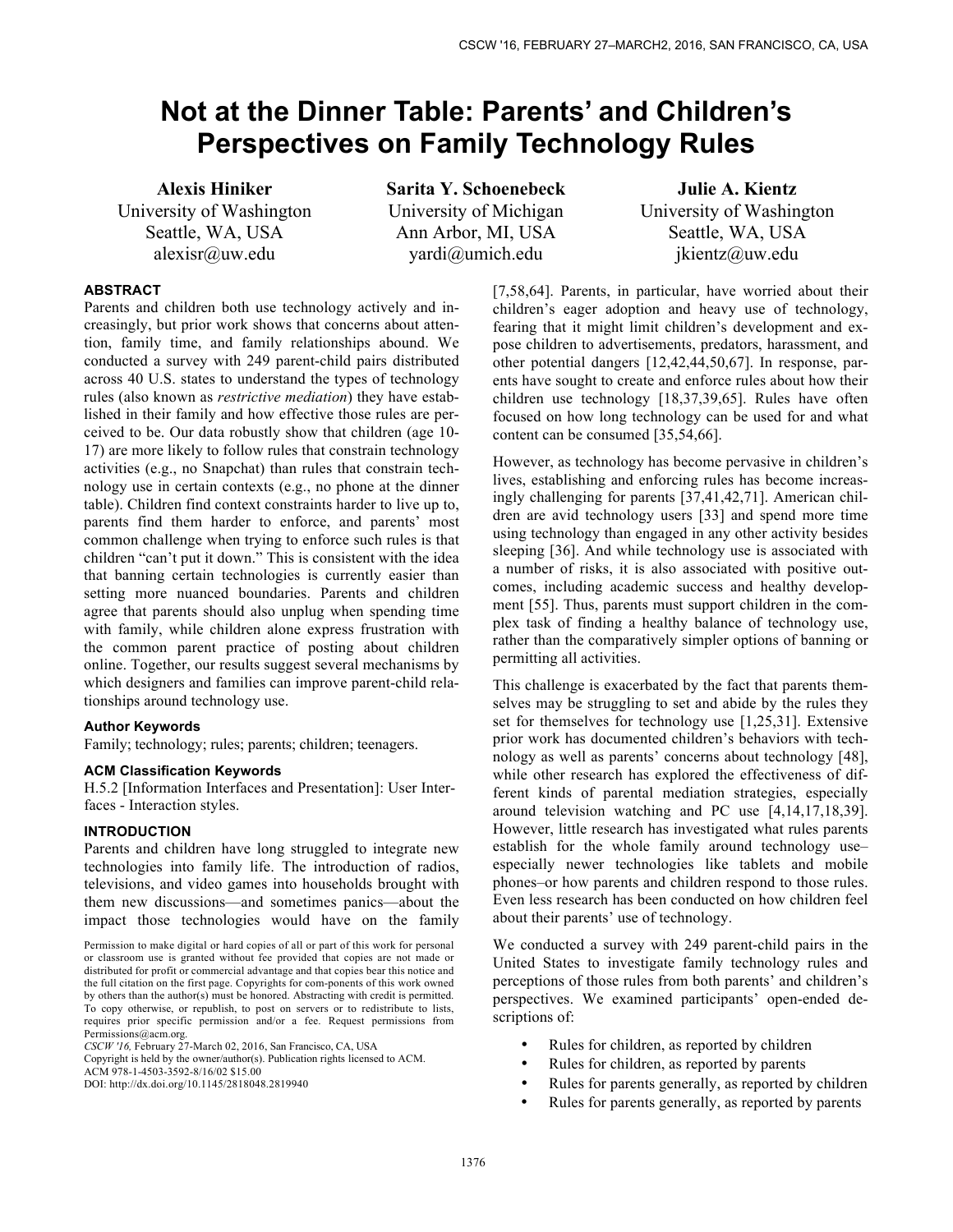Enforcement challenges, as reported by parents

as well as their quantitative responses to prompts about fairness, ease of compliance, and other properties of these rules.

We find that rules for children are divided roughly evenly into two types of restrictions: *activity constraints*, which set boundaries on the specific activities children can engage in when using technology (such as rules that prohibit using social media, swearing, or sharing nude photos), and *context constraints*, which set boundaries on the social and physical contexts in which technology can be used (such as rules that require children to complete chores and homework before turning on the TV, or prohibit texting at the dinner table). Our child participants are less likely to follow these context constraints and report that doing so requires more effort. Our child participants indicated that they find it easier to refrain from sexting, withhold identifiable information, avoid prohibited websites and games, and even give parents access to their social media accounts, than they do to put their phones away during meals, at school, and at night.

We report several other findings, including: children's concerns about the information parents share on social media, a small taxonomy of rule-types that accounts for the overwhelming majority (more than 90%) of family rules, and practices and relationship factors that predict rules' effectiveness. We explore these patterns and suggest approaches for helping families to better manage technology use in family life. Understanding how families establish and follow technology rules promises to help parents raise children in a digital age, to help children make thoughtful and informed choices about their own technology use, and to help designers create technologies that consider not only the needs of the user but also of his or her greater social system.

#### **BACKGROUND AND RELATED WORK**

#### **Families' Historical Technology Ownership and Use**

Major advances in consumer-facing technologies have routinely been accompanied by both adoption and integration into American family life. In the 1970s, television ownership among families had long been pervasive and viewing was frequently a regular and communal activity, drawing together the entire family to consume the same content [6]. Though independent viewing has increased as families have acquired multiple television sets [6], a substantial body of prior work over several decades has documented that television, VCRs, cable, and related technologies have continually catalyzed socialization within families by creating topics of common interest for conversation and opportunities for shared experiences [20,22,46].

By 2001, family homes were becoming more media rich, with separate physical spaces carved out for television viewing and for computer use [46]. Teens were more likely to have media access in their bedrooms, including VCRs and cable television, which increased their ability to personalize their entertainment media and to retreat from the family [38]. However, families continued to report that they watched television socially with other family members, and by this point had begun to socialize with individuals outside the home through email [46].

While television and email remain fixtures in American life, today's media landscape offers families an array of additional options. In 2012, 77% of children between 12 and 17 owned cell phones, including 87% of those age 14 and older, while 23% of children in this age range owned a smartphone [34]. Parents of children are also heavy technology users; today, 91% own a cell phone and two-thirds use social network sites [74]. A number of recent studies show how parents use technology and social media in their everyday lives [1–3], while other recent research surfaces some of the challenges they experience in managing their own technology behaviors [25].

## **Parents' Concerns, Rules, and Mediation Strategies**

Though consumer-facing technologies have had tremendous success and steady adoption by American families, they have also introduced parental and societal fears about their impact on children and family life. For example, parents have worried that television content is too violent [32], oversexualized [58], and advertising-heavy [50]. Prior work documents parents' concerns that the Internet exposes children to predators [39], facilitates bullying [42], and increases experiences with inappropriate sexual content [63].

Prior work has found many of these fears to be wellfounded, tying exposure to violent media content to increases in hostility and hostile attribution bias [56,69], increases in total screen-time to health risks [59], and media multi-tasking to negative long-term emotional outcomes [52]. Other work has documented that media use can disrupt interpersonal family relationships, with romantic partners reporting that cell phone use undermines their communication and relationship satisfaction [40], children saying that parents' phone use during after-school pick-up and school performances is disappointing and impedes closeness [62], and family members showing resentment of one another's solitary use of technology [46]. Further work has documented that parents feel unprepared to raise children in a media-rich world [71].

Yet despite these risks, families find the net impact of technology on daily life and well-being to be positive [5], and many technology-related behaviors are beneficial to children and conducive to healthy development [55,67]. Social media use has been shown to provide a number of benefits such as social capital, wellbeing, and job opportunities [9,10,60]. Thus, parents are faced with the challenge of defining and enabling healthy technology engagement, rather than the comparatively more-straightforward choices of either opting out or permitting unrestricted use. Understanding families' bounds on technology use, and the extent to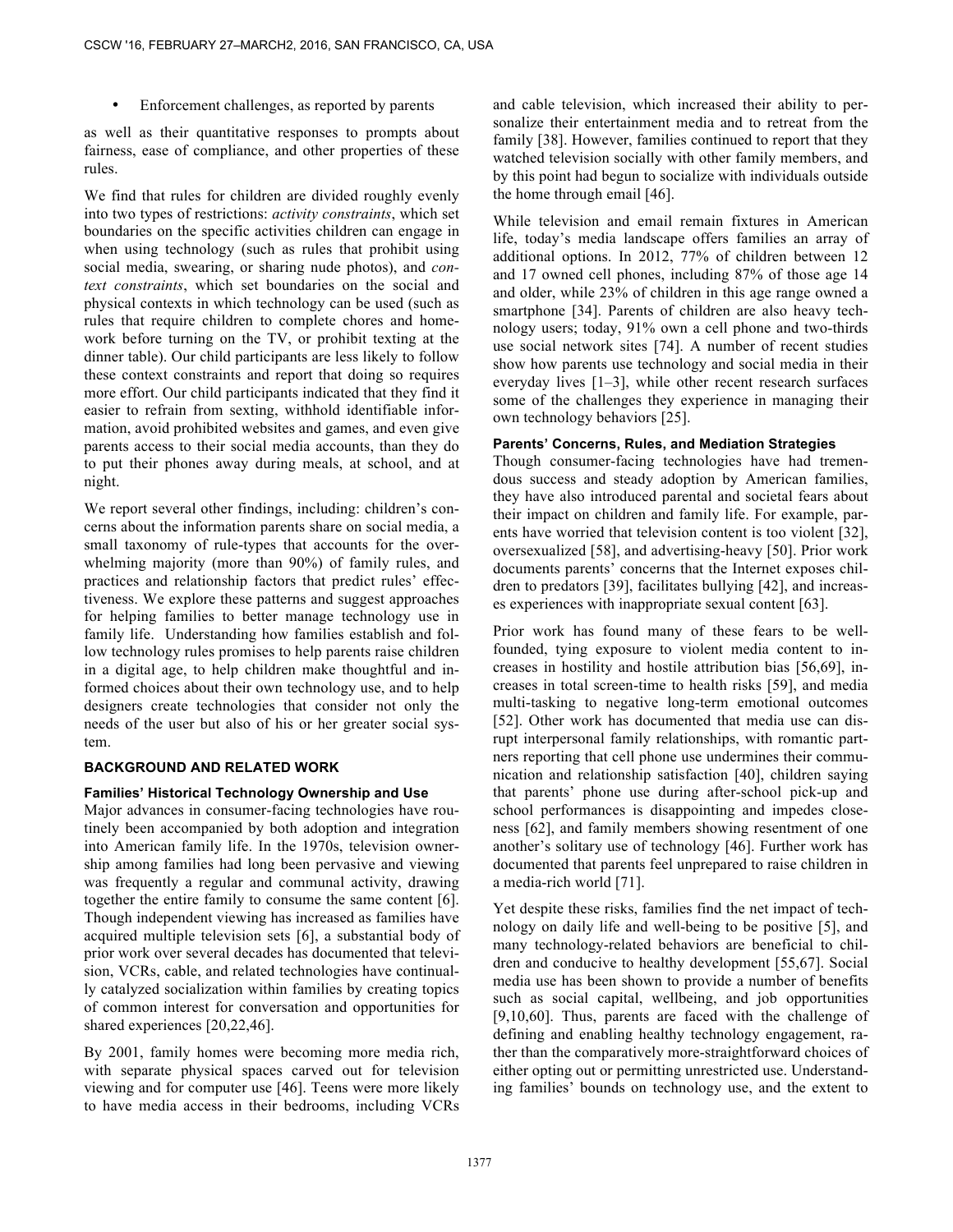which children stay within these limits, is an area of active investigation.

# *Parental Mediation Practices*

One of the most effective means [26,57] of reducing children's risk of negative effects of technology is *parental mediation*, a term used to describe the practice of overseeing a child's exposure to and use of technology and mass media. Increases in mediation lead to reductions in total screen time [8] and selection of higher-quality content [69]. Prior work has documented that three types of parental mediation are common across a variety of technologies: 1) active mediation, where parents and children discuss and reflect on content and usage; 2) restrictive mediation, where parents set limits on permitted activities; and 3) co-viewing, where parents and children consume content together [37,65]. Though many parents have adopted such strategies, roughly half of all families have no household rules or expectations about technology use at all [41].

By reducing total screen time and exposure to media violence, parental mediation improves children's social behaviors, academic performance, and sleep habits [17]. Active mediation is also associated with long-term reductions in aggression and fear of victimization [13,56]. The benefits of mediation have been shown to apply to both young children [66] and teens [54]. Yet despite its beneficial effects, 1) some common mediation strategies are relatively ineffective (e.g., discussing content with children has more protective effects than passively viewing it with them [37]), 2) the effectiveness of mediation practices likely depend in part on parent and child demographics [35] and individual differences in child behavior [67], and 3) children continue to encounter risky and unpleasant situations when using technology even when their parents engage in mediation routinely [42,70]. Thus, while mediation is well-established as a recommended and effective means of fostering healthy behavior, defining personal mediation practices is far from straightforward. Our study explores family practices that fall under the umbrella of restrictive mediation—the rules and expectations families establish around technology use.

# Mediating Parents' Use of Technology

Prior work has documented that family rules about technology typically concern the content children consume and the total amount of time they spend with technology [35,47,54,58,66]. By comparison, there has been very little exploration of household guidelines about adults' technology use, despite the fact that parents' media habits predict children's media habits [24]. Some research suggests that adults do reflect on this topic and consider their technology use through the lens of its potential impact on children and child behaviors [1,25]. Adults also consider the impact of their technology use on other family members, such as romantic partners negotiating technology use in the context of its impact on relationship quality [11,40]. We build on prior work by documenting the technology rule-types that are prevalent today, the alignment between parents' and children's perspectives on these rules, and the degree to which families extend these expectations to parents.

# **METHODS**

We prepared two related but independent surveys with one version designed for parents and a second corresponding version designed for children. These surveys were intended to elicit information about family rules and expectations regarding technology use. We intentionally left it to participants to interpret "technology" as they saw fit. Our analysis of their free responses suggests that most reflected on technologies like mobile phones, television, computers, and other Internet-enabled devices. We included additional modules in the survey to collect data on topics beyond the scope of this investigation; this data is not reported here.

*Parent Survey*: The parent survey began by asking parents the first name of the child who was participating and the age of that child. In the recruitment, if the parent had more than one child, they were asked to pick one child who was between the ages of 10-17 and to think of that one throughout the survey. The child's first name was coded into the rest of the survey questions to ask the parent specifically about that child.

Each parent was asked to describe two rules regarding technology use they have for this target child. The parent reported each rule through a free-recall, open-ended response. For each rule, we then asked a series of Likert questions probing:

- Whether the child knows about this rule
- How often the child follows it
- How difficult it is to enforce
- How acceptable it is for the child to break it
- How much input the child had in establishing it

We further asked the parent to provide an open-ended description of the biggest challenge they experience, if any, in trying to enforce each preference or rule. Finally, we asked each parent to provide two open-ended descriptions of technology-related rules they believe parents in general should follow.

For each adult, we also measured parenting satisfaction and parenting self-efficacy using the Parenting Sense of Competence Scale (PSOC). This scale was originally developed by Gibaud-Wallston and Wandersman (1978) for parents of infants and was later adapted by Johnston and Marsh (1989) for parents of older children [30]. The 17-item validated instrument measures parenting frustration, anxiety, and motivation (satisfaction) and competence, problem-solving ability, and capability (efficacy) [51]. The final set of questions were demographic in nature and drew on survey items used in Pew Research Center surveys.

*Child Survey*: The child survey was structured similarly to the parent survey, first asking the child's age and relationship to his or her adult counterpart (e.g., "Mother," "Stepfather," etc.), which we coded into the rest of the questions.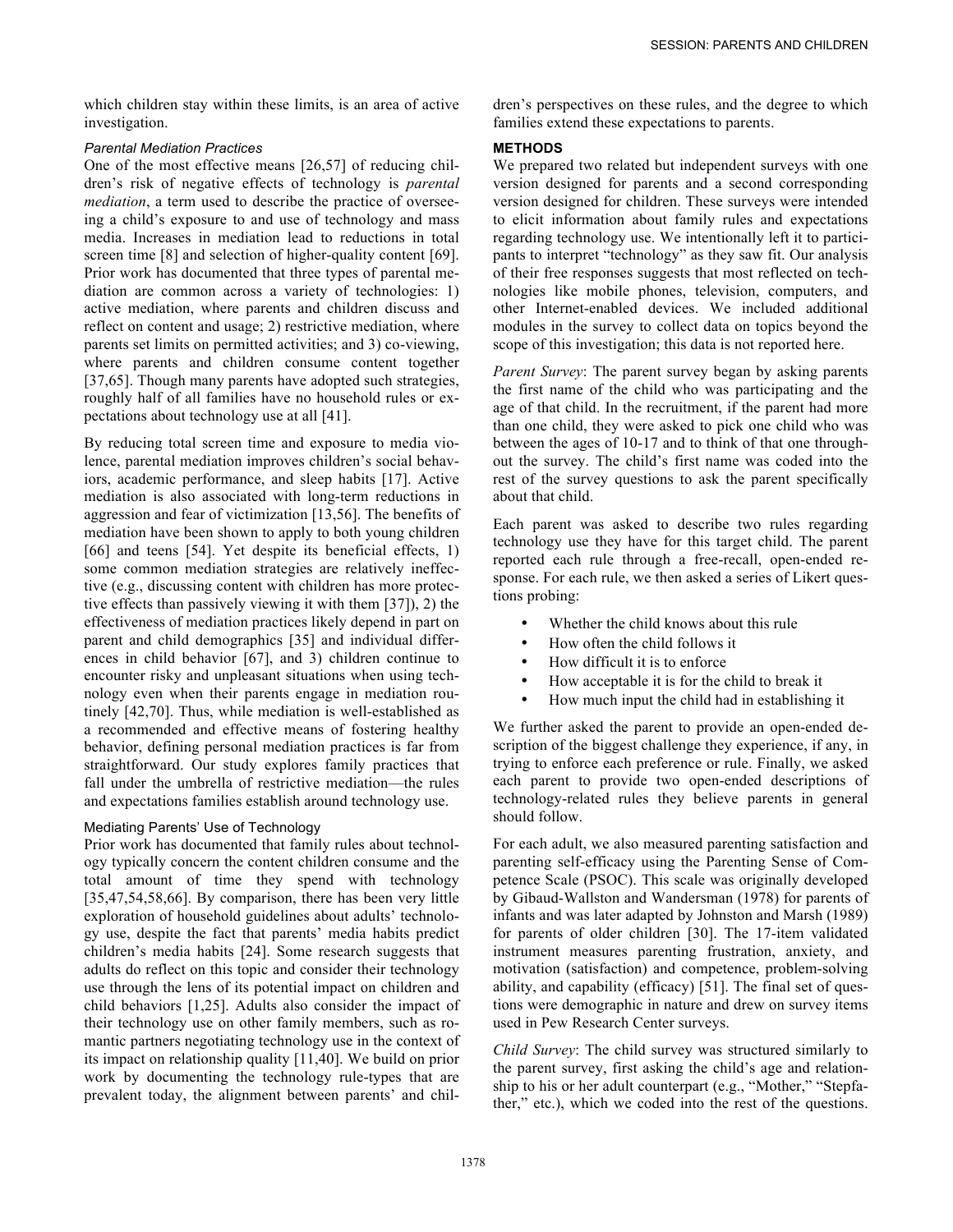We then asked each child for an open-ended description of two preferences, expectations, or rules that his or her parent has about how he or she uses technology. Using a series of Likert-style questions, we followed up on each rule, asking:

- How often the child follows the rule
- How difficult it is to follow
- How acceptable it is not to follow this rule
- How much input the child had in establishing it
- How fair the child believes it is

As with parents, we asked each child for an open-ended description of two rules about technology use that he or she believes parents should follow.

Each child then completed the Parent-Adolescent Relationship Scale (PARS) [19], a validated 8-item instrument that measures the quality of the parent-child relationship from the child's perspective. The first three questions investigate the child's identification with their parent (e.g., "S/he is a person I want to be like") and the next five measure perceived parental supportiveness (e.g., "How often does s/he praise you for doing well?"). Finally, we collected demographic information on the child's grade in school, gender, family composition, and average academic grades.

# **Recruitment and Analysis**

Participants were recruited through a national recruitment service. An email solicitation invited one parent and one child per family to participate in an online survey about technology use. Once the parent completed the survey, he or she was presented with a new unique URL linking to the child survey described above. The parent was asked to provide this URL to his or her child and to give the child privacy while he or she completed the survey.

In total, 1,917 parents clicked on the recruitment message to open the survey. Of those, 766 clicked through the consent process to begin the survey. We filtered out incomplete surveys, surveys answered only by one member of the dyad, surveys with a large proportion of invalid (e.g., nonsense) responses, and surveys with implausibly high agreement between parent and child (such as identical lengthy descriptions of the rules) suggesting the child did not complete his or her survey independently. Our final sample included 249 dyads representing 498 participants.

Participants were distributed across 40 different U.S. states. California, New York, Florida, New Jersey and Ohio had the highest rates of participation, roughly consistent with the geographic distribution of the U.S. population [76]. Mothers participated more than fathers, and the median reported parent age was 43 (ranging from 27 to 76). Among child counterparts, 55% were female, and the median reported age for children was 13 (ranging from 10 to 17). We refer to this sample as "children" (rather than pre-teen, teen, or adolescent) throughout, to capture the 10-17 age range and to highlight the parent-child relationship in this framing.

| Parent gender             | Male (31%), Female (69%)                                                                                                                                            |  |
|---------------------------|---------------------------------------------------------------------------------------------------------------------------------------------------------------------|--|
| Parent age                | Mean $(sd) = 43.3$ $(8.8)$ years<br>Minimum = 27, Maximum = $76$                                                                                                    |  |
| <b>Parent race</b>        | Non-Hispanic White (78%), Black (8%),<br>Hispanic (7%), Asian (4%), Mixed Race<br>$(1\%)$ , Other $(2\%)$                                                           |  |
| Parent<br>education       | High School or Less (18%), Some College<br>(34%), Bachelor's Degree (25%), Some<br>Graduate (9%), Graduate Degree (14%)                                             |  |
| Parent<br>political views | Very Conservative (10%), Conservative<br>$(22\%)$ , Moderate $(45\%)$ , Liberal $(16\%)$ , Very<br>Liberal $(6\%)$                                                  |  |
| Parent<br>marital status  | Married $(71\%)$ , Living with a Partner $(9\%)$ ,<br>Divorced (10%), Separated (1%), Widowed<br>$(1\%)$ , Never Married $(8\%)$                                    |  |
| Parent<br>employment      | Employed (47%), Employed Part-Time<br>(13%), Stay-at-Home Parent (31%), Looking<br>for Work $(4\%)$ , Retired $(3\%)$ , Student $(2\%)$ ,<br>Unable to Work $(2\%)$ |  |
| Child gender              | Male (45%), Female (55%)                                                                                                                                            |  |
| Child age                 | Mean $(sd) = 13.3$ (2.3) years<br>Minimum = $10$ , Maximum = $17$                                                                                                   |  |
| <b>Child GPA</b>          | A $(28\%)$ , A/B $(46\%)$ , B $(13\%)$ , B/C $(10\%)$ ,<br>$C/D$ (2%), School Does not Use Grades (1%)                                                              |  |
| Household<br>income       | $<$ \$30K (14%), \$30-50K (23%), \$50-75K<br>$(25\%)$ , > \$75K (38%)                                                                                               |  |

## **Table 1. Participant demographics (n=249 dyads)**

Our data oversampled white Americans, who currently make up 64% of the U.S. population [75] but 78% of our sample. It also oversampled families with two partnered adults (80% compared to 61% nationally) [73]. 47% of parents reported an annual household income between \$30,000 and \$75,000, consistent with census data reporting a median household income of \$52,250 in the United States [49]. Comprehensive demographic information is reported in Table 1.

We coded all open-ended responses iteratively using a grounded-theory approach to qualitative analysis [61]. We coded the following participant responses for themes:

- Rules for children, as reported by children
- Rules for children, as reported by parents
- Rules for parents generally, as reported by children
- Rules for parents generally, as reported by parents
- Enforcement challenges, as reported by parents

We repeatedly recoded data to accommodate emerging themes. Responses were initially coded by a single researcher who established code categories with examples in a communal code book. The code book was reviewed and revised iteratively by the research team. After coding was complete, a second researcher coded a randomly selected 10% of the data (25 dyads) across all responses. Cohen's κ was .703 for rules and .850 for enforcement challenges.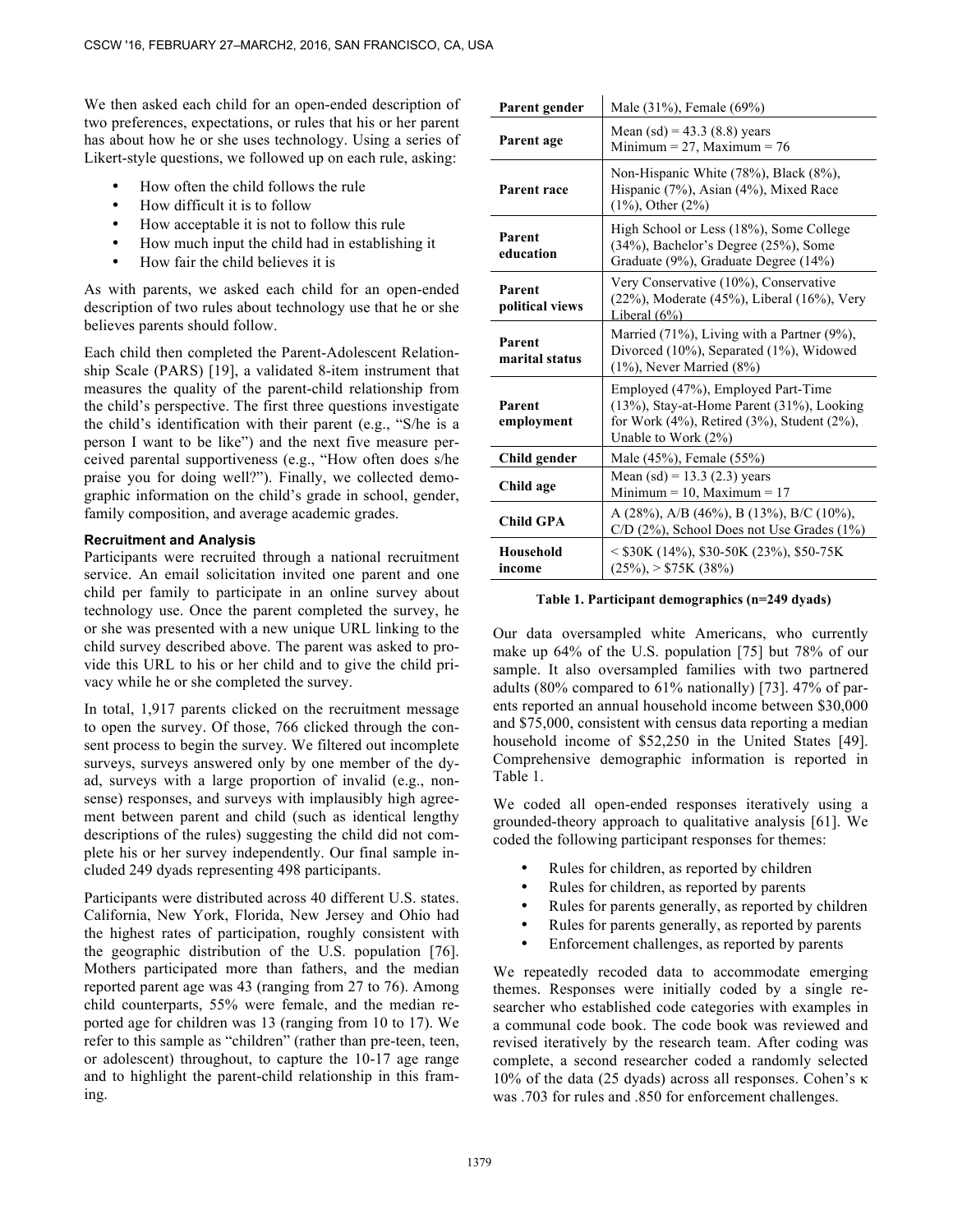# **RESULTS**

#### **Technology Rules for Children**

*Rules for Children as Reported by Children*: Of our 249 child participants, 6% reported that their parents have no rules or expectations about technology use at all. Another 4% only described one rule or expectation. Thus, our child participants described a combined 455 unique rules. Of these, 91% fit neatly into one of 12 thematic categories (see Table 2). Of the rule descriptions that we were unable to categorize, the majority were too vague to capture a specific rule (e.g., "*Keep it appropriate*," "*Use it wisely*"). A few others described rules that were not specific to technology (e.g., "*No staying out late*," "*No boyfriends*"). Of the full set of 455 child-reported rules, only eight were specific, technology related, and outside the themes listed in Table 2 (e.g., one rule about keeping the phone charged, another about keeping the volume turned down).

*Rules for Children as Reported by Parents:* Adults' reports about rules and expectations for their children were similar. Of our 249 adult participants, 2% reported that they have no rules or expectations about how their child uses technology, and another 2% only described one rule or expectation. A Wilcoxon signed ranks test revealed that children were significantly more likely than parents to report having no rules at all  $(Z = -2.673, p = .008)$ , consistent with prior work showing that parents report more technology monitoring than their children [16,68].

Altogether, our parent participants described a total of 481 rules for their children. As with data collected from children, 437 (91%) of these parent-reported rule descriptions fell under the same 12 categories. Though the frequency with which adults mentioned each category differed slightly from the frequency with which each category was reported by children (Figure 1 shows ranked frequency for each group), the categories of rules and the salience of each category were well-aligned between children and adults.

Of the rule descriptions from adults that did not fit any of these themes, the majority either were too vague to convey a specific rule ("*Be cautious*"), described a rule that was not related to technology, or made a statement about technology usage habits that was not related to family rules. Of the 481 rules described by parents, only 16 described technology-related rules that did not align with any of the dominant themes (e.g., "*He can't let other people use his phone*").

# *Activity Constraints and Context Constraints*

Prior work has documented parents' concerns about the activities children engage in with technology (e.g., [12,37]). Our data suggests that parents also establish rules about the context of the technology use. That is, in addition to restrictions on what children do with technology, families also have expectations about when, where, and how they do it. Accordingly, we divided the 12 themes described above into those that constrain the ways in which children use technology (e.g., requiring that they post respectful comments or withhold personally identifiable information) and those that constrain the contexts in which children are permitted to use technology at all (e.g., putting it away in certain social contexts or after a time-limit has elapsed). We labeled these categories *activity constraints* and *context constraints*. We found that rules reported by children were almost perfectly split between these two categories, with 213 activity constraints and 200 context constraints. Similarly, both categories were well-represented among rules

| Category                    | <b>Description: Example</b>                                                                                                                                         | Constraint |
|-----------------------------|---------------------------------------------------------------------------------------------------------------------------------------------------------------------|------------|
| Be present                  | No technology at all in a certain<br>social context: "I am not al-<br>lowed to use anything during<br>dinner, including TV. My dad is<br>pretty strict about that." | Context    |
| Privacy                     | Protect identity and personal<br>information: "To be safe and not<br>give anyone my real name or<br>where I live."                                                  | Activity   |
| Not at night                | No technology after bedtime: "I<br>can't have my cell phone in my<br>bed when I'm sleeping."                                                                        | Context    |
| Parent<br>audit             | Real-time check-ups by parents:<br>"My parents are allowed to<br>check my phone anytime."                                                                           | Activity   |
| Content<br>restrictions     | Ban on a site, game, activity, or<br>device: "He made me stop play-<br>ing grand theft auto"                                                                        | Activity   |
| Responsibil-<br>ities first | No technology until certain obli-<br>gations are fulfilled: "I can't<br>play with my computer games<br>till I finish my school work."                               | Context    |
| No sexual<br>content        | No producing, sharing, or view-<br>ing sexually explicit media:<br>"Absolutely no racy pictures is<br>his staunch rule."                                            | Activity   |
| <b>Time-bound</b>           | Fixed time limits: "Even if I'm<br>in the middle of a game, when<br>my time is up that's all the time I<br>get."                                                    | Context    |
| Moderate<br>use             | Use technology in moderation<br>and balanced with other activi-<br>Context<br>ties: "Limit games during the<br>weekend, go outside instead."                        |            |
| <b>Be kind</b>              | No hurtful comments about oth-<br>ers: "I should always think about<br>the possible consequences of my<br>actions, would I like the post if it<br>were about me?"   | Activity   |
| Cost<br>restrictions        | Specific restrictions to save<br>money: "No data without wifi."                                                                                                     | Activity   |
| No bad<br>language          | No sexually explicit language or<br>swear words: "I can't cuss<br>online or in texting."                                                                            | Activity   |

**Table 2. Taxonomy of rules for children and sample descriptions from children**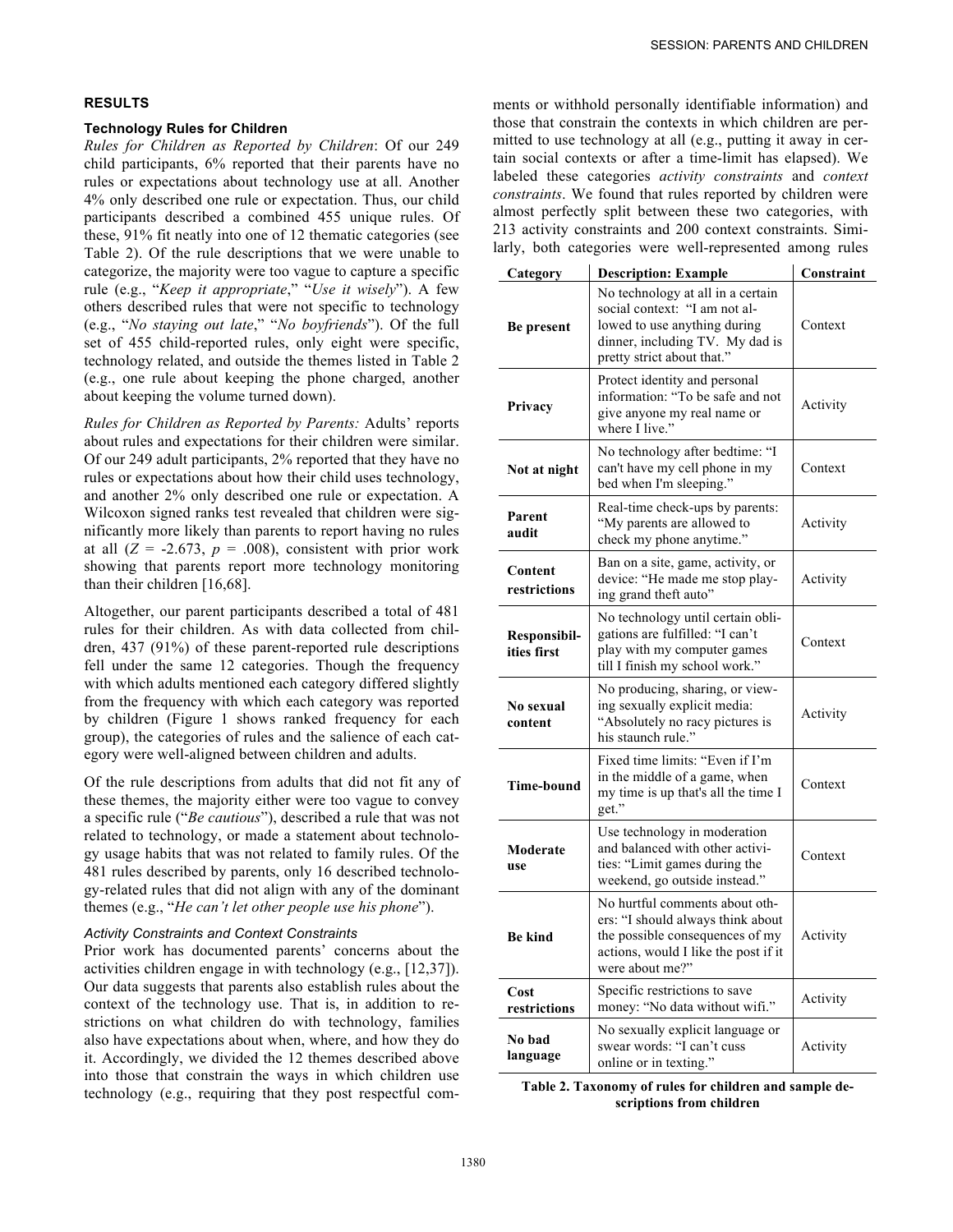

Parent-Reported Rules Child-Reported Rules

**Figure 1. Theme frequencies for children and parents**

reported by parents, with 254 activity constraints and 183 context constraints.

#### **Enforcing and Following Rules for Children**

Across all rule categories, children reported that they follow 83% of these rules "most" or "all" of the time. They reported that 64% of rules were either "a little bit easy" or "very easy" to follow. Like children, parents felt that children were generally compliant and reported that children follow 87% of these rules either "most of the time" or "always." Similarly, they reported that 70% of these rules were either "a little bit easy" or "very easy" to enforce. We examined the relation-

ship between children's input into rule-setting, children's perceptions of the fairness of the rules, children's compliance with rules, and how easy children feel it is to follow rules. We found highly significant correlations among all four of these measures (see Table 3).

To model these collinear relationships with higher fidelity, we drew on recent research demonstrating that individuals are more committed to contracts when they have input into contract definition, as active participation leads to perceptions of contract-fairness which in turn increase compliance [15]. A Sobel test confirmed that, within our sample, children's perceptions of rule-fairness completely mediate the relationship between children's input into rule setting and their ability to follow these rules (see Figure 2). This suggests both that a child's perception that a rule is fair in-

|                              | <b>Rule</b> is<br>easy to<br>follow | <b>Had input</b><br>in setting<br>rule | <b>Believes</b><br>rule is<br>fair |
|------------------------------|-------------------------------------|----------------------------------------|------------------------------------|
| <b>Follows rule</b>          | $.563$ **                           | .070                                   | $.433$ **                          |
| Rule is easy to<br>follow    |                                     | $.173$ **                              | $.582$ <sup>**</sup>               |
| Had input in<br>setting rule |                                     |                                        | $.292$ **                          |
|                              |                                     |                                        |                                    |

**Table 3. Correlations among children's beliefs about rules**



**Figure 2. Children's perceptions of rule-fairness completely mediate the relationship between child-input into rule setting and their ability to follow the rule**

creases his or her commitment to follow it, and that involving the child in the rule-setting process is one effective way of fostering a sense of fairness.

## *Child Compliance and Rule Type*

We also examined how the type of rule affects children's ability to follow it. We compared children's perceptions of activity constraints (where children were asked not to engage in specific activities when using technology) with children's perceptions of context constraints (where children were asked not to engage with any technology in certain contexts). An independent samples *t*-test revealed that children were significantly more likely to follow rules about activity constraints (mean =  $3.46$ , sd =  $.733$ ) than about context constraints (mean = 3.08, sd = .789,  $t = 5.02$ ,  $p <$ .001). Similarly, children reported feeling that rules about activity constraints were significantly easier to follow (mean =  $3.42$ , sd =  $.787$ ) than rules about context constraints (mean = 2.72, sd = 1.01,  $t = 7.77$ ,  $p < .001$ ). Thus, children reported finding it easier to comply with rules that restrict them to particular technology activities than rules that prohibit them from using technology at all, even for short periods of time (such as during a family meal).

We further examined the relationship between rule type and children's compliance in light of the high collinearity between children's compliance and other rule-properties. We created a linear regression model that included rule type (i.e., activity constraint or context constraint), child age, child gender, strength of parent-child relationship (as measured by the identification and supportiveness subscales of PARS), the degree to which the child had input into setting the rule, the degree to which the child believes the rule is fair, and the degree to which the child believes his or her parent would be tolerant of the child breaking the rule, as independent variables. We used the degree to which the child follows the rule as the dependent variable. This mod-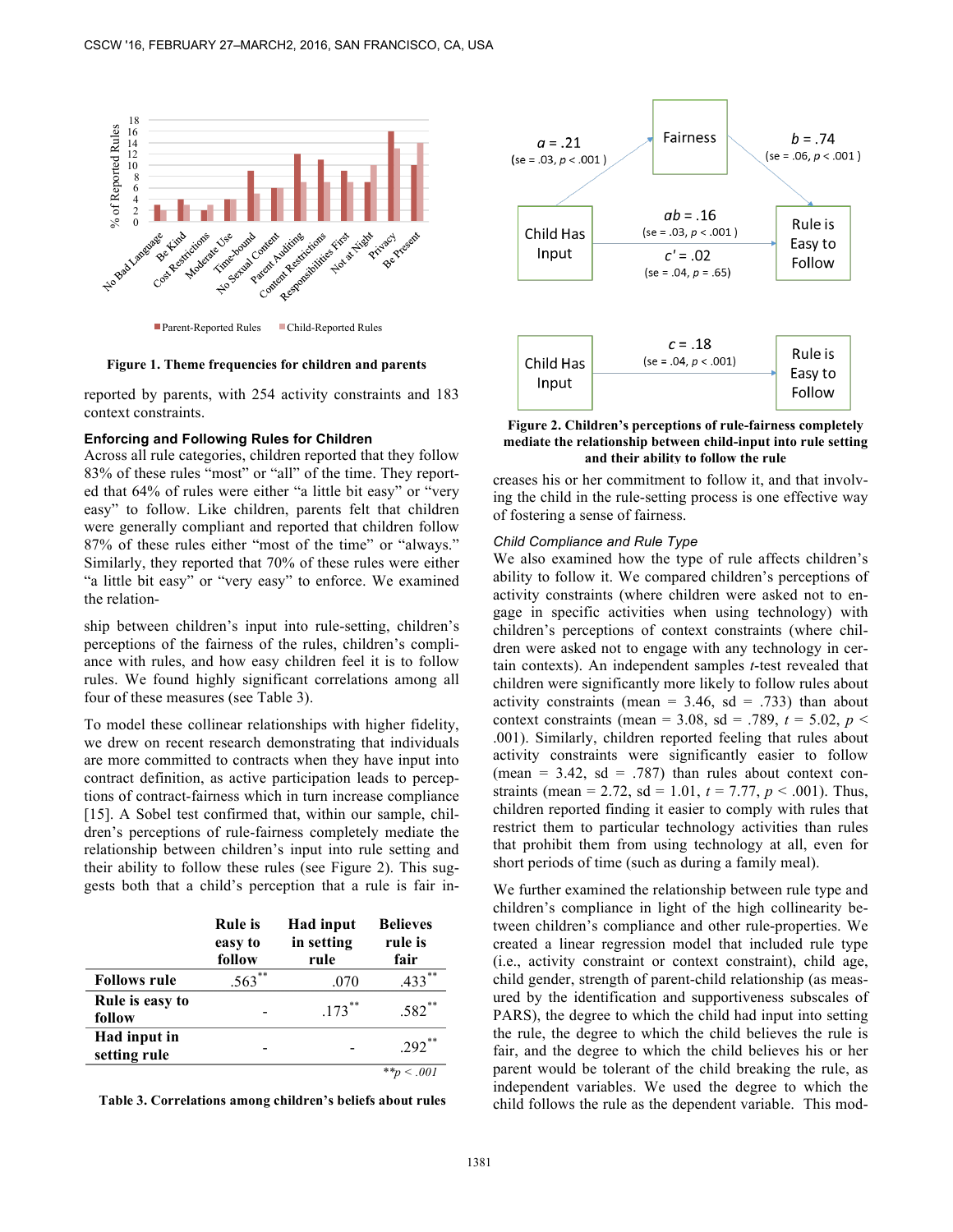| <b>Coefficients</b>              | B      | $SE_R$ |        |             |
|----------------------------------|--------|--------|--------|-------------|
| Intercept                        | 1.18   | .42    |        | .006        |
| Rule type                        | - 28   | .07    | $-.18$ | $\leq .001$ |
| <b>Believes rule is</b><br>fair  | .39    | .05    | .38    | $\leq 0.01$ |
| Had input in<br>setting rule     | $-06$  | .03    | $-08$  | .09         |
| <b>Identifies with</b><br>parent | .10    | .05    | .09    | .081        |
| Parent<br>supportiveness         | 27     | .09    | .16    | .001        |
| Child age                        | $-.01$ | .02    | $-.04$ | .367        |
| Child gender                     | .123   | .07    | .08    | .07         |
| Average grades                   | $-.03$ | .03    | $-.06$ | .174        |

 $B$  = unstandardized regression coefficient;  $\beta$  = standardized coefficient

## **Table 4. Regression analysis predicting whether a child will follow a rule**

el explained a significant amount of variance in the degree to which the child followed the rule  $(F(8, 404) = 20.24, p <$ .001).

Parent supportiveness, believing a rule is fair, and whether a rule is an activity constraint or a context constraint each explained a significant amount of variance in rule-following (see Table 4). Thus, even after controlling for fairness, input, age, gender, and parent-child relationship, whether or not a rule requires a child to put technology away for a certain period of time remains a highly significant predictor of whether he or she will follow it.

To understand whether parents also perceived a gap in compliance based on rule type, we also examined the effect of rule type on parents' ability to enforce rules. An independent samples *t*-test revealed that parents find it harder to enforce rules about context constraints (mean =  $2.91$ , sd = .977) than rules about activity constraints (mean = 3.38, sd  $= .862, t = 5.21, p < .001$ ). And they agree with their chil-



**Figure 3. Children's ability to follow rules by rule type (activity or context constraint) and the effort they expend to achieve this level of compliance. Error bars = 95% CI.**

dren that children are less likely to follow rules about context constraints (mean =  $3.12$ , sd =  $.763$ ) than rules about activity constraints (mean = 3.57, sd = .707,  $t = 6.31$ ,  $p \le$ .001).

These results suggest that rules that create a context constraint are harder for children to follow than rules that create an activity constraint. From this, we hypothesized that when children are able to abide by these context constraints, doing so will require extra effort relative to the effort necessary to comply with activity constraints. To test this prediction, we ran a repeated-measures ANOVA with the degree to which a child follows a rule and the degree to which the child feels the rule is easy to follow as two different measurements of compliance. We treated rule type (activity constraint or context constraint) as a between-subjects' factor. We predicted that we would see a bigger gap between how easy it is to follow a rule and how often the child follows when the rule is a context constraint, reflecting the greater effort required to comply with rules which require a period of time when technology must be put away.

As shown in Figure 3, we found the predicted interaction effect between rule type and compliance measure. Though our child participants are significantly less likely to comply with rules about context constraints than rules about activity constraints  $(F(1, 394) = 54.71, p < .001)$ , they are working harder to achieve this lower rate of compliance  $(F(1, 394))$  = 15.57,  $p < .001$ ).

## *Compliance Challenges*

To better understand families' perspectives on the possible driving forces behind compliance and non-compliance, we looked to parents' self-reported enforcement challenges. For 381 of the 437 meaningful rules reported by parents (87%), the greatest enforcement challenge aligned with one of nine major themes (see Table 5).

Of the challenges that did not align with these themes, the majority were not specific enough to be categorized (*"He doesn't always listen*," "*A bit of a challenge*"). Others were not truly descriptions of challenges but rather more general discussions of the respective rules ("*Only during some emergency can this be broken*"). Of the 437 meaningful rules reported by parents, 14 were accompanied by a description of a specific enforcement challenge that fell outside the themes listed in Table 2 (such as inconsistent enforcement between two different parents or difficulty asking a child to follow a rule when parents do not).

We also examined the effect of rule type on the type of enforcement challenges parents reported. A chi-square test revealed highly significant differences in the types of challenges parents face when trying to enforce an activity constraint compared to a context constraint ( $\chi^2(8) = 51.7$ , *p* < .001). Post-hoc contingency-table analysis revealed that specifically, parents are more likely to report that they have few or no challenges if they are trying to enforce an activity constraint  $(Z = 4.00, p < .001)$ , and they are more likely to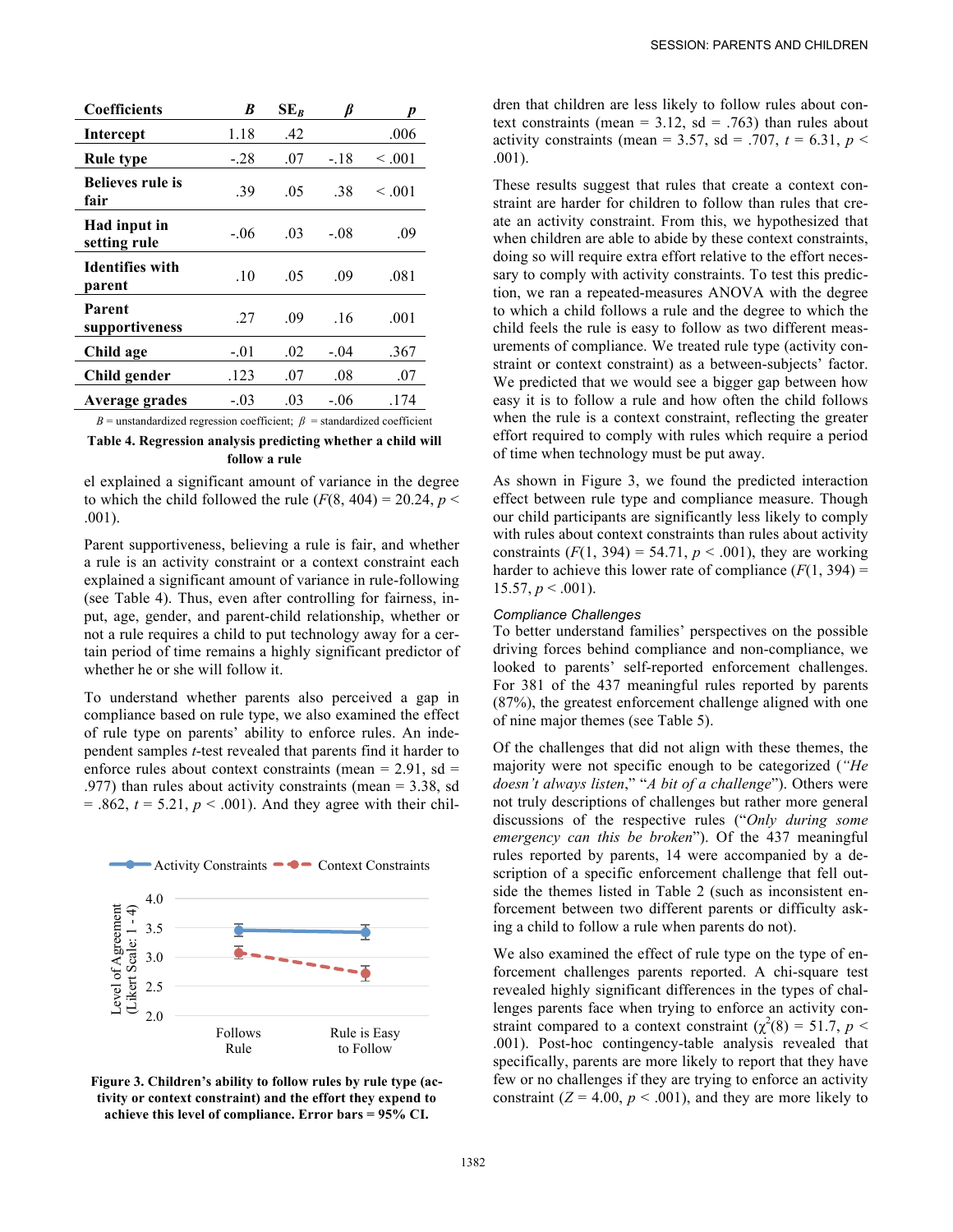| Challenge                              | <b>Description: Example</b>                                                                                                                                                                                                 |
|----------------------------------------|-----------------------------------------------------------------------------------------------------------------------------------------------------------------------------------------------------------------------------|
| None (57%)                             | Parents reported having no challenges enforcing<br>this rule: "Not many [challenges]. He always<br>comes and talks to me when he thinks he may<br>be doing something questionable."                                         |
| Hard to<br>monitor<br>(12%)            | Parents feel unable to monitor their child's<br>technology use: "I can't be with him all the time<br>when he's using electronics, nor can I control<br>what happens at other people's houses."                              |
| Can't put it<br>down $(7%)$            | The child is unable to disengage from technolo-<br>gy: "She always wants it. She never wants to<br>put it down."                                                                                                            |
| <b>Extrinsic</b><br>motivation<br>(7%) | Children only comply if faced with rewards and<br>punishments: "Sometimes he doesn't listen until<br>I take the device from him."                                                                                           |
| Ideology<br>(6%)                       | Children disagree about whether these rules<br>should be in place: "[She] wants to follow her<br>own rules, she thinks she knows very well to<br>take her own decisions."                                                   |
| Peer<br>influence<br>(4%)              | Children's friends make it difficult to comply<br>with rules: "She sometimes hears about things<br>from her friends and thinks it's ok."                                                                                    |
| Work-<br>arounds<br>(4%)               | Children have found ways to obviate parent<br>monitoring: "Deleting history of sites visited."                                                                                                                              |
| <b>Time-bound</b><br>$(2\%)$           | Forgets the rules: "He forgets to shut down."                                                                                                                                                                               |
| Technology<br>influence<br>(1%)        | Features of the technology encourage children<br>to ignore rules: "Even if she tries not to pay<br>attention to the phone it is always beeping with<br>texts and she finds difficult to control the urges<br>to text back." |

#### **Table 5. Enforcement challenges reported by parents**

report that they struggle to enforce the rule because their child "Can't Put it Down" if they are trying to enforce a context constraint ( $Z = 6.40, p < .001$ ). There were no sig- $\frac{1}{\sqrt{2}}$  activity  $\frac{1}{\sqrt{2}}$  and  $\frac{1}{\sqrt{2}}$  and  $\frac{1}{\sqrt{2}}$  context constraints with respect to any other enforcement challenges. A Bonferroni correction was applied to all comparisons.

# **Rules and Expectations for Parents**

Separately, we examined both child and parent reports about the rules or expectations about technology use that they believe are appropriate for parents. We found that these differed substantially from the expectations families set for children. We report separately on children's and parents' expectations for parents.

#### *Children's Expectations for Parents*

Of the 249 children in our sample, 43 (17%) reported that they believe adults should not be held to any rules or expectations about their technology use, saying things like "*they are adults, they can do whatever they want*." Of the remaining 203 children, 29 only described one rule or expectation. Thus, children described 383 rules for parents. Of these, 42 (11%) were not specific enough to be meaningful ("*No in-* *appropriate stuff*"), 8 discussed technology but did not describe a rule, and 7 described a rule that was not technology-specific. This left 326 specific rules for parents. Of these, 92% fell into one of 7 major themes or 5 minor themes. The major themes are described in Table 6. The minor themes (which each composed less than 3% of all reported rules) were Time-bound (3%), Not at Night (2%), Be Kind (2%), No Sexual Content (2%), and Responsibilities First (2%). An additional 22 rules about technology use (7%) were unique and fell outside the themes listed above. These one-off rules varied widely (e.g., "*Type with two thumbs*," "*Play games with me,*" "*Always check news media*"). However, the overwhelming majority of rules were thematic and fit within a small set of major themes.

## *Parents' Expectations for Other Parents*

Parents and children reported similar views on the types of technology use that are appropriate for parents. Of our 249 parent participants, 5 felt that parents should not be held to any rules while 9 described only one rule or expectation, and 2 chose not to respond. Thus, our participants reported 475 rules for parents. Of these, 49 were not specific enough to be meaningful and another 14 either did not apply to parents, did not apply to technology, or did not describe a rule or expectation. Of the 412 meaningful rules, 91% fell into one of 10 themes: Be Present (25%), Supervise (21%), Privacy (9%), Moderate Use (7%), No Oversharing (7%), Model appropriate use for children (7%), Time-bound (5%), Not while Driving (3%), Be Kind (3%), and No Sexual Content (3%).

Adult responses surfaced 8 of the same themes that children

| Be present<br>(19%)                    | No technology at all in a certain social con-<br>text: "Pay attention/put down the phone<br>when your child is trying to tell you some-<br>thing important"                                  |
|----------------------------------------|----------------------------------------------------------------------------------------------------------------------------------------------------------------------------------------------|
| N <sub>0</sub><br>oversharing<br>(18%) | No sharing information about children with-<br>out explicit permission: "Don't post anything<br>about me without asking me"                                                                  |
| Child<br>autonomy<br>(11%)             | Allow children to make their own decisions<br>about their technology use: "Let kids have<br>their private time on social media without<br>their interference."                               |
| Moderate use<br>$(10\%)$               | Use technology in moderation and balanced<br>with other activities: "Don't spend all your<br>free time on this stuff."                                                                       |
| <b>Supervise</b><br>children<br>(7%)   | Establish and enforce technology-related<br>rules for children: "I think parents should<br>check out websites before kids my age use<br>because there are a lot of bad people out<br>there." |
| Not while<br>driving $(6\%)$           | "Don't text at red lights."                                                                                                                                                                  |
| No hypocrisy<br>(6%)                   | Parents should follow the rules they set for<br>children: "Practice what they preach, stay off<br>internet during mealtimes."                                                                |

**Table 6: Taxonomy of Technology Rules for Parents**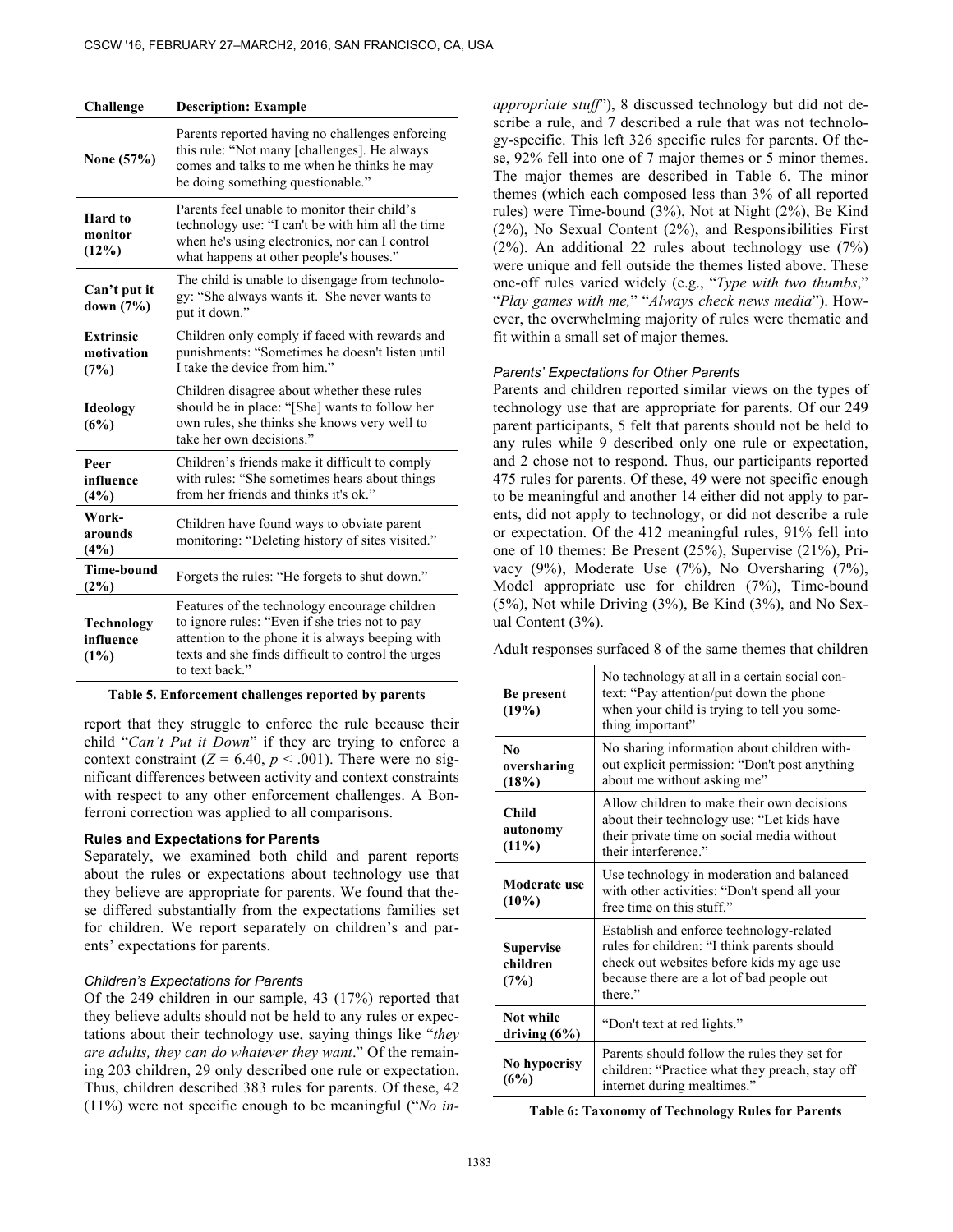reported, and the most common theme among children's expectations for parents, "Be Present," was also the most common expectation among parents. Like children, adults said that they believe parents should: "*Put all technology down when eating meals and talking with the kids*," "*Not be on social media when you can be spending time with family*," and "*When you're spending time with family you should not be on electronics.*"

While adults' and children's perspectives were largely aligned, the frequency with which they reported certain rule types differed significantly  $(\chi^2(13) = 158.5, p < .001)$ . Posthoc contingency-table analysis revealed that adults were more likely than children to state that parents should establish rules for their children's technology use ( $Z = 5.50$ ,  $p <$ .001), less likely than children to denounce oversharing (*Z*   $= -4.27, p < .001$ , were not concerned with differentiated rules for children and for parents (which children perceived as hypocritical)  $(Z = -4.91, p < .001)$ , were more likely to bring up the importance of modeling appropriate technology use for children to emulate  $(Z = 4.77, p < .001)$ , and were less concerned with respecting children's technological autonomy ( $Z = -6.75$ ,  $p < .001$ ). A Bonferroni correction was applied to all comparisons.

#### **DISCUSSION**

Our results demonstrate that a well-defined set of common concerns govern the rules and expectations around modern technology use within families. Children and adults are largely in agreement about the expectations that are most salient, and they independently report the same types of household rules. Though children and adults report similar pictures of the world, the rules they describe for children and the rules they describe for adults are quite different. We discuss each of these sets of expectations in turn.

#### **Rules for Children**

Reported rules for children were divided roughly evenly between activity constraints, which limit the behaviors children can engage in when using technology, and context constraints, which limit the contexts where technology use is permitted. Thus, for our families, defining the bounds of appropriate use means both characterizing what children do with technology as well as when they do it.

This is consistent with prior work demonstrating that household rules about technology are driven by its effect on the family social system [46]. Historically, this has led to rules that focus primarily on the content children consume and the total amount of time they spend with technology (e.g., television, video games, desktop personal computers) [12,37,66] with less emphasis on the context in which it is used. Today, families appear to be equally concerned with the content and social context of children's technology use, a difference that might be explained by the more portable and personal nature of technology today that makes context more important (e.g., texting at the dinner table) [27].

Our results show that child buy-in predicts compliance irrespective of rule type, and giving children input into the rule-setting process was strongly correlated with children's ability to follow rules. The fact that this relationship was mediated by children's perceptions that these rules are fair suggests that establishing this sense of fairness could play a causal role in increasing children's compliance.

This data is consistent with the intuition that collaborative rule-setting with children is an effective mechanism for engendering perceptions of fairness [15]. Given the mediating influence of fairness on child input, these results are also consistent with the possibility that other mechanisms that build up children's perceptions of fairness and establish ideological consistency between parent and child could be similarly effective in increasing compliance. Our data suggest that discussing the reasoning behind rules, holding parents to similar standards when appropriate, and applying rules consistently may all be successful approaches for increasing child compliance.

Recent work implementing technological supports for family rule-setting touched on these relationships between child input, fairness, and compliance by proactively including children in the rule-setting process [23]. Our results support this approach and lay the groundwork for creating a predictive model of rule-setting practices, child beliefs, and rulecompliance. Future work is needed to develop these findings into formal theory that could be used to guide the creation of such tools.

Regardless of whether children believe rules are fair, our results repeatedly show that it is more challenging for them to abide by context constraints than activity constraints. Children reported that they were less likely to follow such rules and that they were working harder to follow them. This difficulty persisted even after controlling for age, gender, academic grades, parent-child relationship, the child's perception of the fairness of the rule, and whether the child had input into setting the rule.

Adults agreed; they reported that they expend more effort enforcing context constraints than activity constraints and that children are less likely to comply with such rules. When discussing context constraints, parents were more likely to say that their greatest challenge was that their child just cannot seem to disconnect, and they were less likely to report having no enforcement challenges at all.

These results suggest that not only is the context in which technology is used a concern that now accounts for roughly half of all family technology rules, it is also the largest source of technology-related non-compliance and disagreement between parents and children. Though parents reported no difference in children's awareness of family expectations of context constraints as compared to activity constraints, the inability to unplug makes this type of rule particularly challenging for children and a source of tension for families.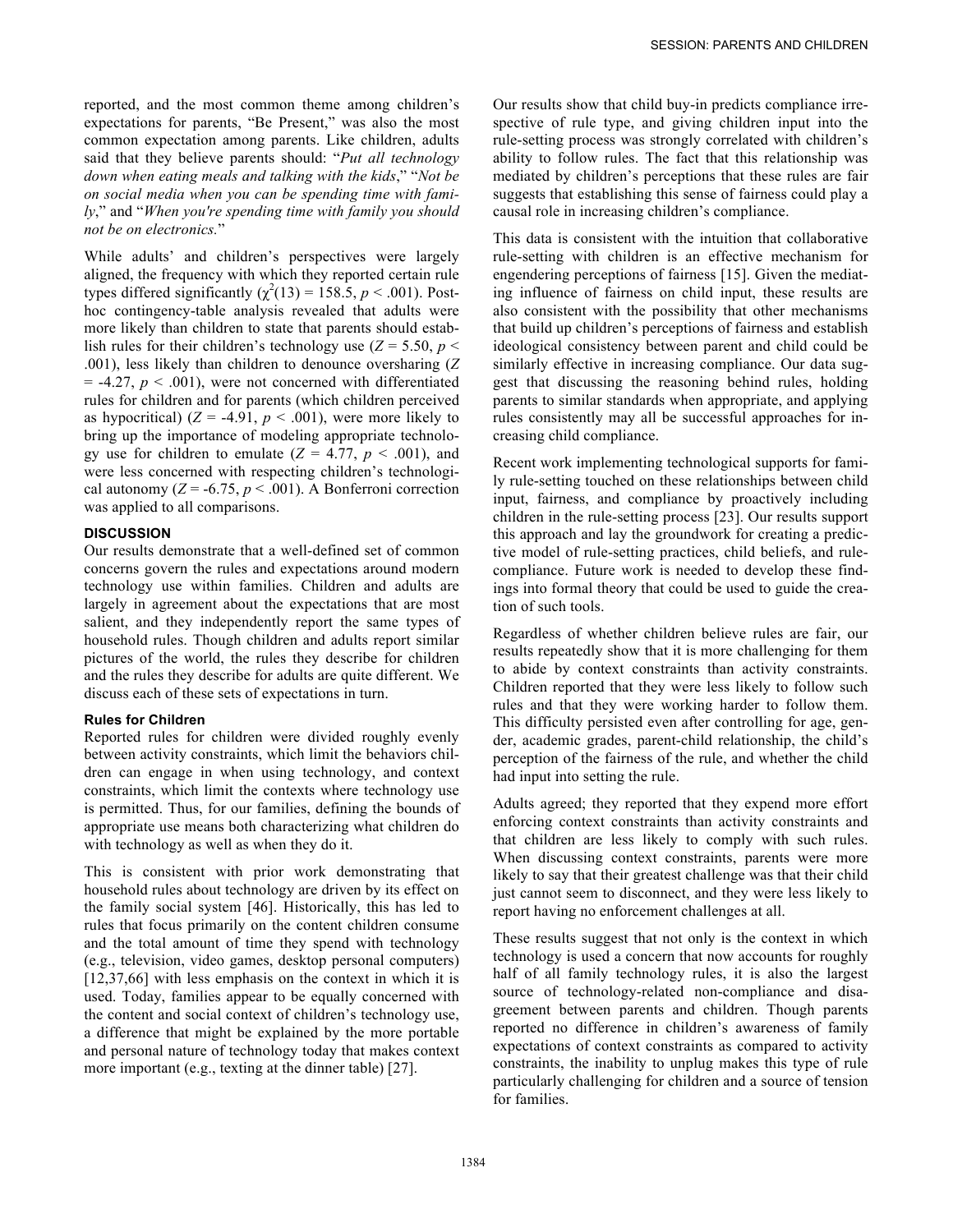A large body of prior work outside family contexts has shown that it is difficult for adults to set aside technology, even when they believe continued connectivity is inappropriate or unnecessary [21,29,40,43]. Our results suggest that this theme extends to children as well, and that this draw is so powerful that resisting the urge to check in is more difficult than complying with any other kind of technologyrelated boundary.

Finally, these results suggest that all-or-nothing approaches to mediation are currently easier to maintain than more nuanced positions. Our child participants found it easier to follow rules that prohibited them from owning smartphones or using social networking sites than rules that required them to put away smartphones and refrain from social networking in specific contexts. This suggests that designing to support context-specific use could improve families' experiences enforcing context constraints and facilitate family rules that limit, rather than ban, various technologies.

# **Rules for Parents**

In most respects, expectations for adults differed from expectations for children. Adults were censured for using their phones while driving, modeling inappropriate behaviors for children, failing to live up to the family-wide rules they set themselves, and sharing content about children without permission, none of which emerged as common concerns about children.

Though parents and children surfaced many of the same themes about appropriate adult use of technology, there were several ways in which their perspectives differed. Children were twice as likely to report that adults should not "*overshare*" by posting information about children online without permission. Children were also significantly more likely to report that adults should be held to the same rules as children and that adults should respect children's autonomy with technology. Adults were significantly more likely than children to say that parents should supervise their children's use of technology and model appropriate usage behavior.

While most of these discrepancies are consistent with tensions over shifts in authority that characterize adolescence, children's frustrations with parents' oversharing stands apart as a challenge that transcends existing power dynamics. Child participants reported that they find this content embarrassing and feel frustrated that parents publicly contribute to their online presence without permission. Prior work has shown that teenagers have such concerns about their peers as well and establish contracts within friend groups, such as agreeing not to tag one another in photos or doing so only with explicit consent, to mitigate this challenge [28]. Our results suggest that children's need to control their online image is undermined by the common parent practice of sharing information about children online, a result that echoes recent works suggesting that parents feel other parents overshare as well [72].

Prior work has shown that adults routinely share information about their children on social network sites during infancy and early childhood [31,45] and that these parents worry about how children will perceive such posts in the future [72]. Our data suggest that older children do indeed have concerns about this practice, and further, that a discrepancy exists between the extent to which children and parents find it problematic. This data calls for future work to understand how families negotiate the terms of acceptable information-sharing, whether adults feel this behavior is appropriate, and the long-term effects, if any, of routine oversharing. Future work is also needed to explore how children's perspectives change with age.

Despite the differences in rules for parents and rules for children, the most commonly reported expectation for both groups was that they put all technology away in certain social contexts, such as family meals or during conversations, indicating that this concern applies to family members of all ages. Parents and children alike feel that all family members should be expected to set aside devices during dedicated periods of time. Children say that parents should be responsive, initiate family time, and follow their own rules about banning devices at the dinner table, despite the fact that these same children report struggling to follow such rules themselves.

Our results suggest that families are wrestling with an unresolved challenge of how to live up to their own ideals about contextually appropriate technology use, consistent with prior work suggesting that parents struggle to pay attention to physically present family members while using technology [25,40,53]. Our results further suggest that families are aware that technology compromises their attention and that they are actively holding one another accountable for this divided attention. Both adults and children report that they 1) value parents' ability to attend to their physical surroundings, 2) believe that adults should set technology aside when the social context demands it, and 3) hold these expectations for both their own family members and for parents generally.

# **CONCLUSIONS AND FUTURE WORK**

Our results indicate that families in the U.S. struggle with common challenges around technology use. Children find it difficult to comply with requests to disconnect, parents share more information online than their children are comfortable with, and the most salient concern among both parents and children is the desire for all family members, regardless of age, to pay attention to one another when in one another's company. Our results also indicate common patterns of harmony within families and common tools for improving tension over technology use. Parents report less difficulty enforcing rules about the content children can access, and rule-setting processes that involve children are associated with improved ideological agreement between parent and child as well as increased commitment to abiding by rules.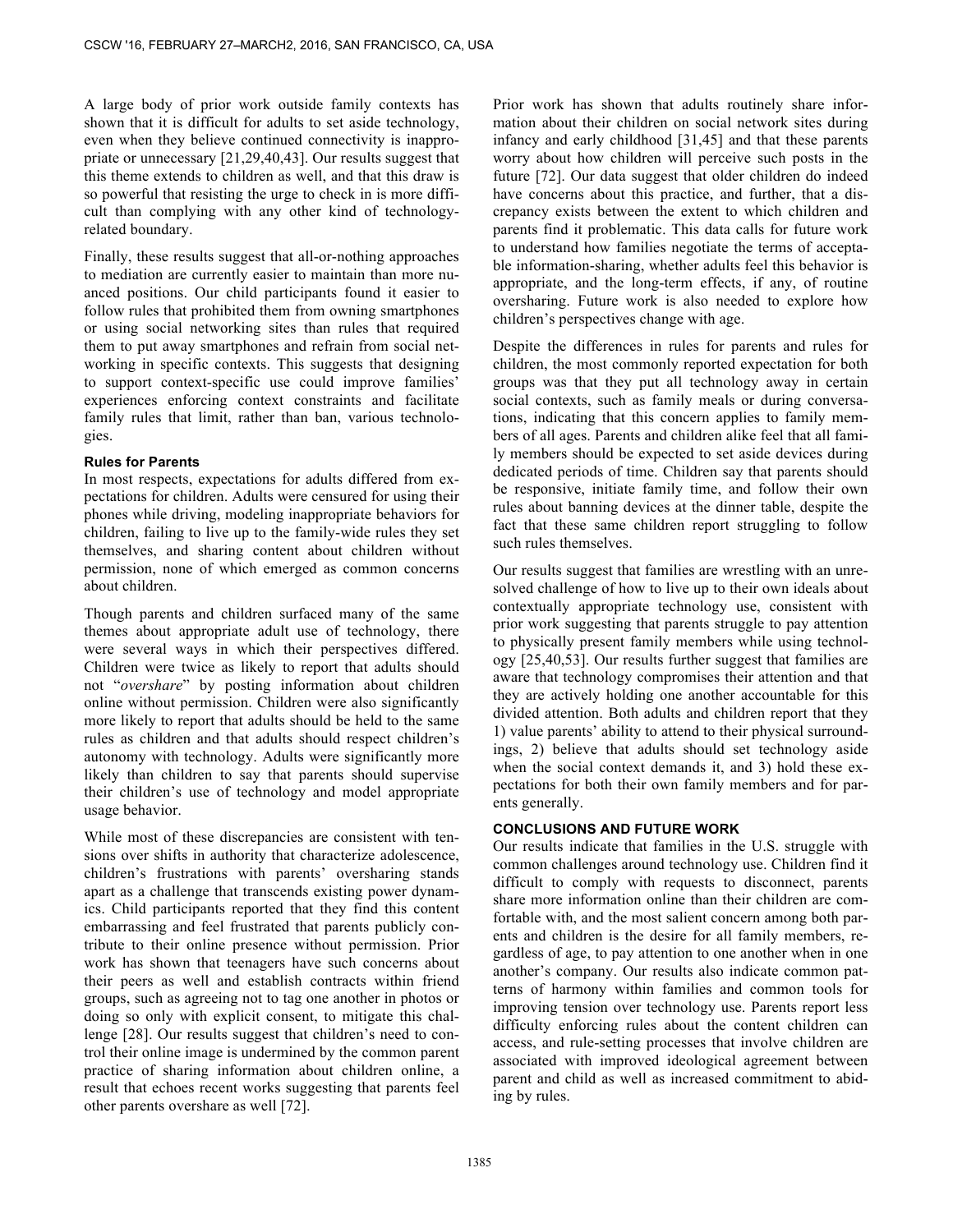This work suggests a need for future investigation to examine the source of the discrepancy between complying with activity constraints and context constraints. Though parents reported that, for children, this struggle stems from the fact that they just "can't put it down," we did not probe which technological and social affordances of children's technologies (e.g., texting, selfies, social media sites) make context constraints uniquely challenging. Further work in this area promises to inform the design of technologies that facilitate contextually appropriate usage. Today, commercially available supports for family technology rules, such as Net Nanny or iOS Restrictions, primarily address activity constraints. Our results show that a design opportunity exists to address context constraints, rules that children and adults alike report are a struggle for families.

# **ACKNOWLEDGEMENTS**

We thank the National Science Foundation (HCC #1318143) for support. Any opinion, findings, and conclusions or recommendations expressed in this material are those of the authors and do not necessarily reflect the views of the National Science Foundation.

# **REFERENCES**

- 1. Tawfiq Ammari, Priya Kumar, Cliff Lampe, and Sarita Schoenebeck. 2015. Managing Children's Online Identities. In *Proceedings of the 33rd Annual SIGCHI Conference on Human Factors in Computing Systems* (CHI '15), 1895–1904.
- 2. Tawfiq Ammari and Sarita Schoenebeck. 2015. Understanding and Supporting Fathers and Fatherhood on Social Media Sites. In *Proceedings of the 33rd Annual SIGCHI Conference on Human Factors in Computing Systems* (CHI '15), 1905–1914.
- Tawfiq Ammari and Sarita Schoenebeck. 2015. Networked empowerment on Facebook groups for parents of children with special needs. In *Proceedings of the 33rd Annual SIGCHI Conference on Human Factors in Computing Systems* (CHI '15), 2805–2814.
- 4. Erica Weintraub Austin. 1993. Exploring the effects of active parental mediation of television content. *Journal of Broadcasting & Electronic Media* 37, 2, 147–158.
- 5. Barna Group. 2011. The Family & Technology Report. Retrieved from the state of the state of the state of the state of the state of the state of the state of the state of the state of the state of the state of the state of the state of the state of the state of the state of https://www.barna.org/component/virtuemart/faithspirituality/the-family-technology-reportdetail?Itemid=0
- 6. R.T. Bower. 1973. *Television and the public*. Holt, Rinehart, and Winston, New York, New York, USA.
- 7. J Alison Bryant. 2001. *Television and the American family*. Routledge.
- 8. J Van den Bulck and B Van den Bergh. 2000. The influence of perceived parental guidance patterns on children's media use: gender differences and media

displacement. *Journal of Broadcasting & Electronic Media* 44, 3, 129–148.

- 9. Moira Burke and Robert Kraut. 2013. Using Facebook after losing a job. In *Proceedings of the 2013 conference SIGCHI on Computer Supported Cooperative Work* (CSCW '13), 1419-1430.
- 10. Moira Burke, Cameron Marlow, and Thomas Lento. 2010. Social network activity and social well-being. In *Proceedings of the 28th annual SIGCHI conference on Human factors in computing systems* (CHI '10), 1909.
- 11. Sarah M. Coyne, Dean Busby, Brad J. Bushman, Douglas A. Gentile, Robert Ridge, and Laura Stockdale. 2012. Gaming in the Game of Love: Effects of Video Games on Conflict in Couples. *Family Relations* 61, 3, 388–396.
- 12. Vauna Davis. 2012. Interconnected but underprotected? parents' methods and motivations for information seeking on digital safety issues. *Cyberpsychology, behavior and social networking* 15, 12, 669–74.
- 13. Roger Jon Desmond, Jerome L. Singer, Dorothy G. Singer, Rachel Calam, and Karen Colimore. 1985. Family mediation patterns and television viewing*. Human Communication Research* 11, 4, 461–480.
- 14. Matthew S. Eastin, Bradley S. Greenberg, and Linda Hofschire. 2006. Parenting the Internet. *Journal of Communication* 56, 3, 486–504.
- 15. Dennis D Fehrenbacher and Burkhard Pedell. 2015. More than a screening device: the influence of selfselection on planned effort and fairness perception. Retrieved from https://www.business.unsw.edu.au/About-Site/Schools-Site/Accounting-Site/Documents/D-Fehrenbacher-More-than-a-screening-device.pdf
- 16. Douglas A. Gentile, Amy I. Nathanson, Eric E. Rasmussen, Rachel A. Reimer, and David A. Walsh. 2012. Do You See What I See? Parent and Child Reports of Parental Monitoring of Media. *Family Relations* 61, 3, 470–487.
- 17. Douglas A. Gentile, Rachel A. Reimer, Amy I. Nathanson, David A. Walsh, and Joey C. Eisenmann. 2014. Protective Effects of Parental Monitoring of Children's Media Use. *JAMA Pediatrics*, 1–6.
- 18. Douglas A. Gentile and David A. Walsh. 2002. A normative study of family media habits. Journal of Applied *Developmental Psychology* 23, 2, 157–178.
- 19. Elizabeth C. Hair, Kristin Anderson Moore, Sarah B. Garrett, Akemi Kinukawa, Laura H. Lippman, and Erik Michelson. 2005. The Parent-Adolescent Relationship Scale. In *What Do Children Need to Flourish?*, Kristin Anderson Moore and Laura H. Lippman (eds.). Springer US, 183–202.
- 20. L Haran. 1995. Families together differently today. *Advertising Age* 66, 43, 1.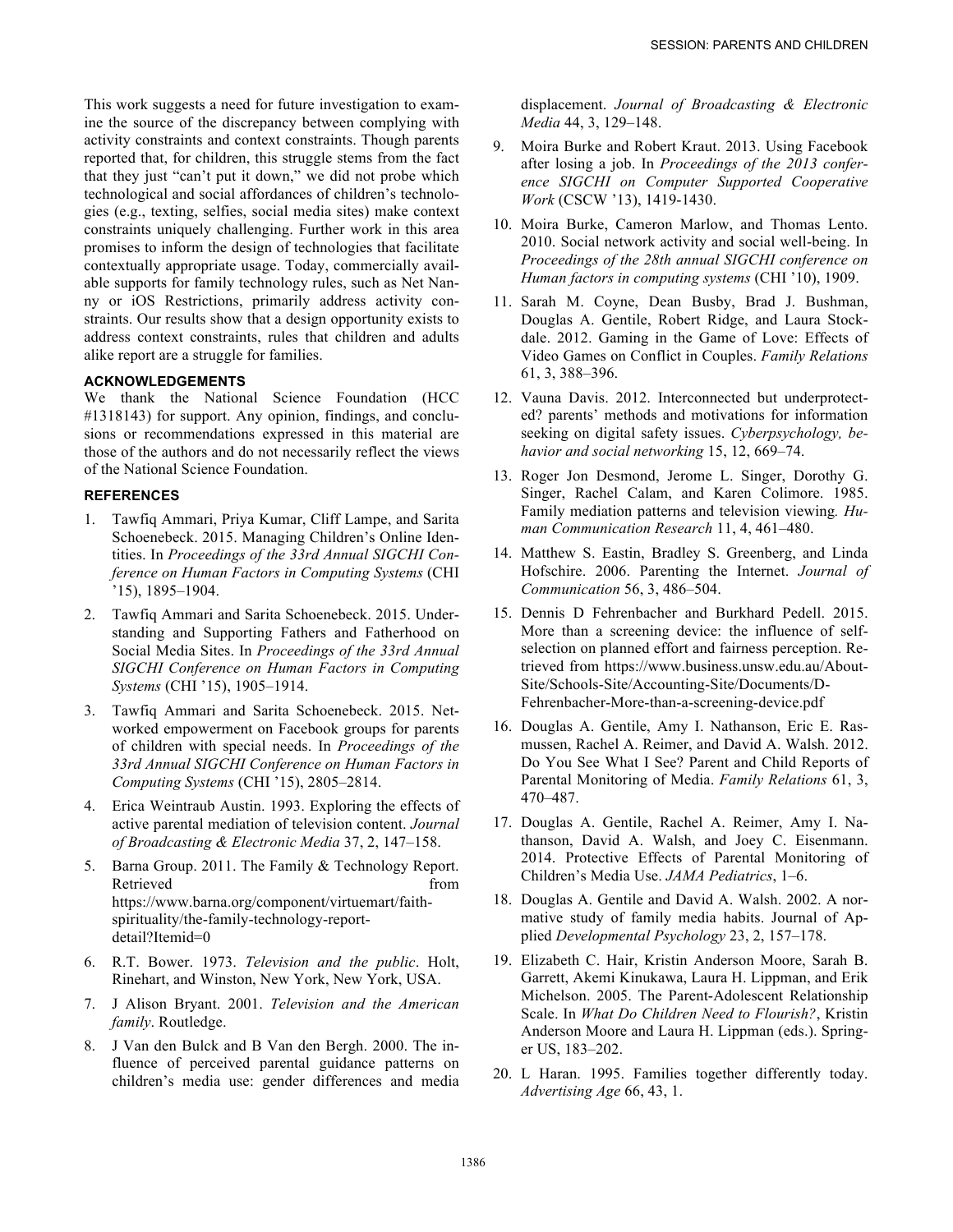- 21. Ellie Harmon and Melissa Mazmanian. 2013. Stories of the smartphone in everyday discourse: Conflict, tension & instability. In *Proceedings of the 31st Annual SIGCHI Conference on Human Factors in Computing Systems* (CHI '13), 1051–1060.
- 22. Michael G Harvey and James T Rothe. 1986. Video cassette recorders-their impact on viewers and advertisers. *Journal of Advertising Research* 25, 6, 19–27.
- 23. Yasmeen Hashish, Andrea Bunt, and James E Young. 2014. Involving Children in Content Control: A Collaborative and Education-oriented Content Filtering Approach. In *Proceedings of the 32nd Annual SIGCHI Conference on Human Factors in Computing Systems* (CHI '14), ACM, 1797–1806.
- 24. Meizi He, Leonard Piché, Charlene Beynon, and Stewart Harris. 2010. Screen-related sedentary behaviors: children's and parents' attitudes, motivations, and practices. *Journal of nutrition education and behavior* 42, 1, 17–25.
- 25. Alexis Hiniker, Kiley Sobel, Hyewon Suh, Yi-Chen Sung, Charlotte P. Lee, and Julie A. Kientz. 2015. Texting while parenting: how adults use mobile phones when caring for children at the playground. In *Proceedings of the 33rd Annual SIGCHI Conference on Human Factors in Computing Systems* (CHI '15), 727– 736.
- 26. Itziar Hoyos Cillero and Russell Jago. 2010. Systematic review of correlates of screen-viewing among young children. *Preventive Medicine* 51, 1, 3–10.
- 27. Mizuko Ito, Misa Matsuda, and Daisuke Okabe. 2005. *Personal, portable, pedestrian: mobile phones in Japanese life*. MIT Press, Cambridge, MA.
- 28. Carrie James and Henry Jenkins. 2014. *Disconnected: Youth, New Media, and the Ethics Gap*. MIT Press.
- 29. Sirkka L. Jarvenpaa and Karl R. Lang. 2005. Managing the Paradoxes of Mobile Technology. *Information Systems Management* 22, 4, 7–23.
- 30. Charlotte Johnston and Eric J. Mash. 1989. A Measure of Parenting Satisfaction and Efficacy*. Journal of Clinical Child Psychology* 18, 2, 167–175.
- 31. Priya Kumar and Sarita Schoenebeck. 2015. The Modern Day Baby Book. In *Proceedings of the 18th Annual Conference on Computer Supported Cooperative Work*  (CSCW '15), 1302–1312.
- 32. Lawrence Kutner and Cheryl Olson. 2008. *Grand theft childhood: the surprising truth about violent video games and what parents can do.* Simon and Schuster.
- 33. Alexis R. Lauricella, Drew P. Cingel, Courtney Blackwell, Ellen Wartella, and Annie Conway. 2014. The mobile generation: youth and adolescent ownership and use of new media. *Communication Research Reports* 31, 4, 357–364.
- 34. Amanda Lenhart. 2012. Cell phone ownership. Retrieved from  $\sim$ http://www.pewinternet.org/2012/03/19/cell-phoneownership/
- 35. Carolyn A. Lin and David J. Atkin. 1989. Parental mediation and rulemaking for adolescent use of television and VCRs. *Journal of Broadcasting & Electronic Media* 33, 1, 53–67.
- 36. Sonia Livingstone and Moira Bovill. 2013. *Children and their changing media environment: a European comparative study*. Routledge.
- 37. Sonia Livingstone and Ellen J. Helsper. 2008. Parental mediation of children's Internet use. *Journal of Broadcasting & Electronic Media* 52, 4, 581–599.
- 38. Sonia Livingstone. 2007. From family television to bedroom culture: Young people's media at home. *Media studies: Key issues and debates*, 302–321.
- 39. May O. Lwin, Andrea J. S. Stanaland, and Anthony D. Miyazaki. 2008. Protecting children's privacy online: how parental mediation strategies affect website safeguard effectiveness. *Journal of Retailing* 84, 2, 205– 217.
- 40. Brandon T McDaniel and Sarah M Coyne. 2014. "Technoference": the interference of technology in couple relationships and implications for women's personal and relational well-being. *Psychology of Popular Media Culture*.
- 41. Kelly Mendoza. 2009. Surveying parental mediation: connections, challenges and questions for media literacy. *Journal of Media Literacy Education*, 28–41.
- 42. Gustavo S. Mesch. 2009. Parental mediation, online activities, and cyberbullying. *Cyberpsychology & behavior: the impact of the Internet, multimedia and virtual reality on behavior and society*. 12, 4, 387–393.
- 43. Catherine A. Middleton. 2007. Illusions of balance and control in an always-on environment: a case study of BlackBerry users. *Continuum: Journal of Media and Cultural Studies* 21, 2, 165-178.
- 44. Kimberly J. Mitchell, David Finkelhor, and Janis Wolak. 2005. Protecting youth online: Family use of filtering and blocking software. *Child Abuse and Neglect* 29, 7, 753–765.
- 45. Meredith Ringel Morris. 2014. Social networking site use by mothers of young children. In *Proceedings of the 17th annual SIGCHI conference on Computer Supported Cooperative Work* (CSCW '14), 1272–1282.
- 46. Margaret Morrison and Dean M. Krugman. 2001. A look at mass and computer mediated technologies: understanding the roles of television and computers in the home. *Journal of Broadcasting & Electronic Media* 45, 1, 135–161.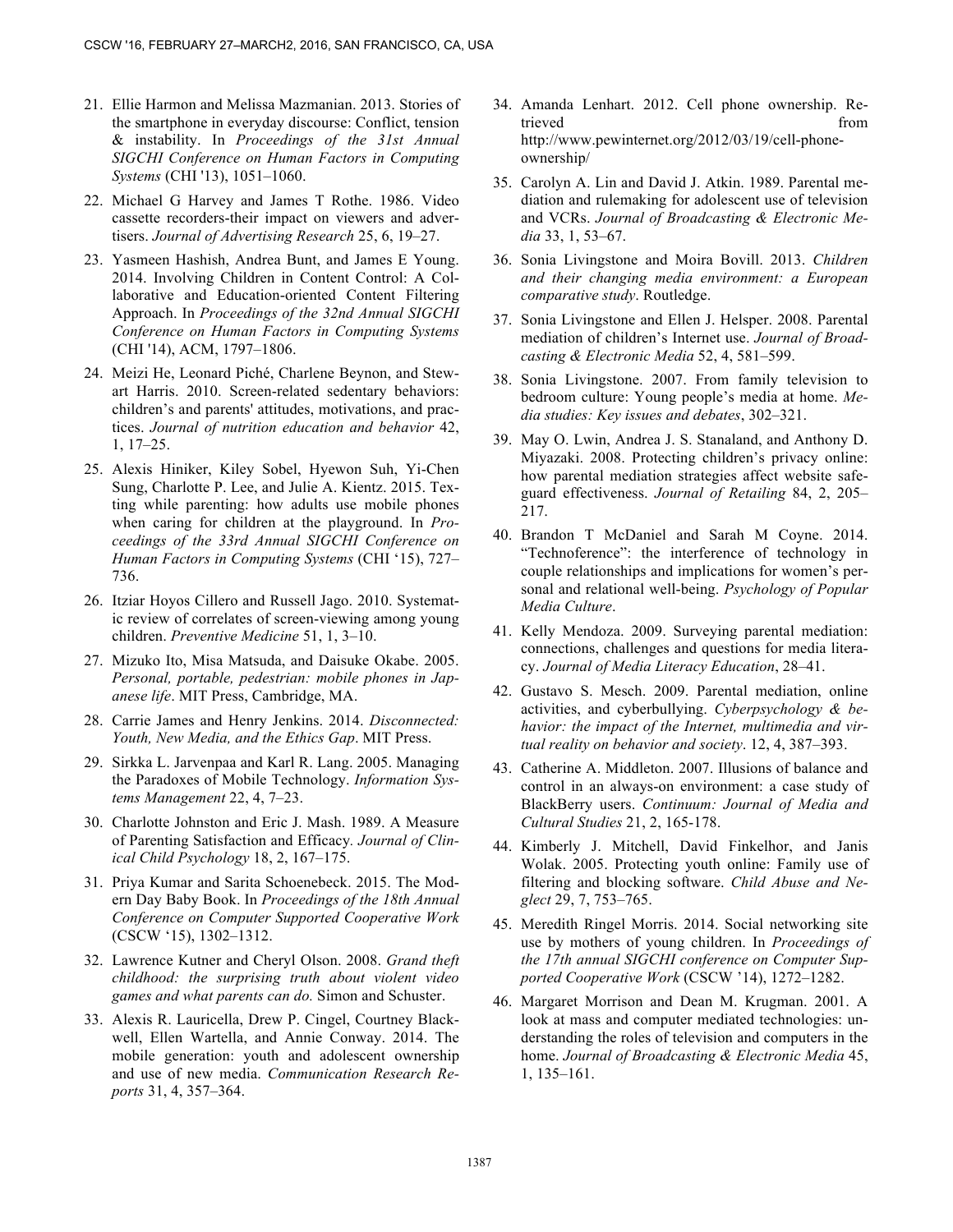- 47. Amy I. Nathanson and Mong-Shan Yang. 2003. The effects of mediation content and form on children's responses to violent television. *Human Communication Research* 29, 1, 111–134.
- 48. Margaret K Nelson. 2010. *Parenting out of control: anxious parents in uncertain times.* NYU Press.
- 49. Amanda Noss (U.S. Census Bureau). 2014. Household Income: 2013. American Community Survey Briefs, 1– 6. Retrieved January 1, 2015 from http://www.census.gov/content/dam/Census/library/pu blications/2014/acs/acsbr13-02.pdf
- 50. Caroline Oates, Nicki Newman, and Anthanasia Tziortzi. 2014. Parents' beliefs about, and attitudes towards, marketing to children. In *Advertising to Children: New Directions, New Media*, Mark Blades, Caroline Oates, Fran Blumber and Barrie Gunter (eds.). Palgrave Macmillan, 115–136.
- 51. Jeneva L. Ohan, Debbie W. Leung, and Charlotte Johnston. 2000. The parenting sense of competence scale: evidence of a stable factor structure and validity. Canadian *Journal of Behavioural Science/Revue canadienne des sciences du comportement* 32, 4, 251–261.
- 52. Roy Pea, Clifford Nass, Lyn Meheula, et al. 2012. Media use, face-to-face communication, media multitasking, and social well-being among 8- to 12-year-old girls. *Developmental psychology* 48, 2, 327–36.
- 53. Jenny S Radesky, Caroline J Kistin, Barry Zuckerman, et al. 2014. Patterns of mobile device use by caregivers and children during meals in fast food restaurants. *Pediatrics* 133, 4, e843–9.
- 54. Ernesto R. Ramirez, Gregory J. Norman, Dori E. Rosenberg, et al. 2011. Adolescent screen time and rules to limit screen time in the home. *Journal of Adolescent Health* 48, 4, 379–385.
- 55. Daniel Romer, Zhanna Bagdasarov, and Eian More. 2013. Older versus newer media and the well-being of united states youth: results from a national longitudinal panel. *Journal of Adolescent Health* 52, 5, 613–619.
- 56. Lawrence I. Rosenkoetter, Sharon E. Rosenkoetter, Rachel A. Ozretich, and Alan C. Acock. 2004. Mitigating the harmful effects of violent television. *Journal of Applied Developmental Psychology* 25, 1, 25–47.
- 57. Marie Evans Schmidt, Jess Haines, Ashley O'Brien, et al. 2012. Systematic review of effective strategies for reducing screen time among young children. *Obesity* 20, 7, 1338–54.
- 58. Deborah Schooler, Janna L. Kim, and Lynn Sorsoli. 2006. Setting rules or sitting down: Parental mediation of television consumption and adolescent self-esteem, body image, and sexuality. *Sexuality Research and Social Policy* 3, 4, 49–62.
- 59. Aric Sigman. 2012. Time for a view on screen time. *Archives of disease in childhood* 97, 11, 935–42.
- 60. Charles Steinfield, Nicole B. Ellison, and Cliff Lampe. 2008. Social capital, self-esteem, and use of online social network sites: A longitudinal analysis. *Journal of Applied Developmental Psychology* 29, 6, 434–445.
- 61. Anselm Strauss and Juliet M Corbin. 1990. *Basics of qualitative research: grounded theory procedures and techniques.* Sage Publications, Inc.
- 62. Sherry Turkle. 2012. *Alone together: why we expect more from technology and less from each other.* Basic Books.
- 63. Joseph Turow and Andrea L Kavanaugh. 2003. The wired homestead: An MIT Press sourcebook on the Internet and the family. *ERIC*.
- 64. Gill Valentine and Sarah Holloway. 2001. On-line dangers?: geographies of parents' fears for children's safety in cyberspace. *The Professional Geographer* 53, 1, 71–83.
- 65. Patti M Valkenburg, Marina Krcmar, Allerd L Peeters, and Nies M Marseille. 1999. Developing a scale to assess three styles of television mediation: "instructive mediation," "restrictive mediation," and "social coviewing." *Journal of Broadcasting & Electronic Media* 43, 1, 52–66.
- 66. E. A. Vandewater. 2005. "No--you can't watch that": parental rules and young children's media use. *American Behavioral Scientist* 48, 5, 608–623.
- 67. J. Mitchell Vaterlaus, Troy E. Beckert, Sarah Tulane, and Clare V. Bird. 2014. "They always ask what I'm doing and who I'm talking to": parental mediation of adolescent interactive technology use*. Marriange and Family Review* 50, 8, 691-713.
- 68. Rong Wang, Suzanne M. Bianchi, and Sara B. Raley. 2005. Teenagers' Internet use and family rules: a research note. *Journal of Marriage and Family* 67, 5, 1249–1258.
- 69. Barbara J. Wilson. 2008. Media and children's aggression, fear, and altruism. *Future of Children* 18, 1, 87– 118.
- 70. Pamela J. Wisniewski, Heng Xu, Mary Beth Rosson, and John M. Carroll. 2014. Adolescent online safety. In *Proceedings of the 17th annual SIGCHI conference on Computer Supported Cooperative Work* (CSCW '14), 1258–1271.
- 71. Sarita Yardi and Amy Bruckman. 2011. Social and technical challenges in parenting teens' social media use. In *Proceedings of the 29th Annual SIGCHI Conference on Human Factors in Computing Systems* (CHI '11), 3237-3246.
- 72. Parents on social media: Likes and dislikes of sharenting. Retrieved from http://mottnpch.org/reportssurveys/parents-social-media-likes-and-dislikessharenting